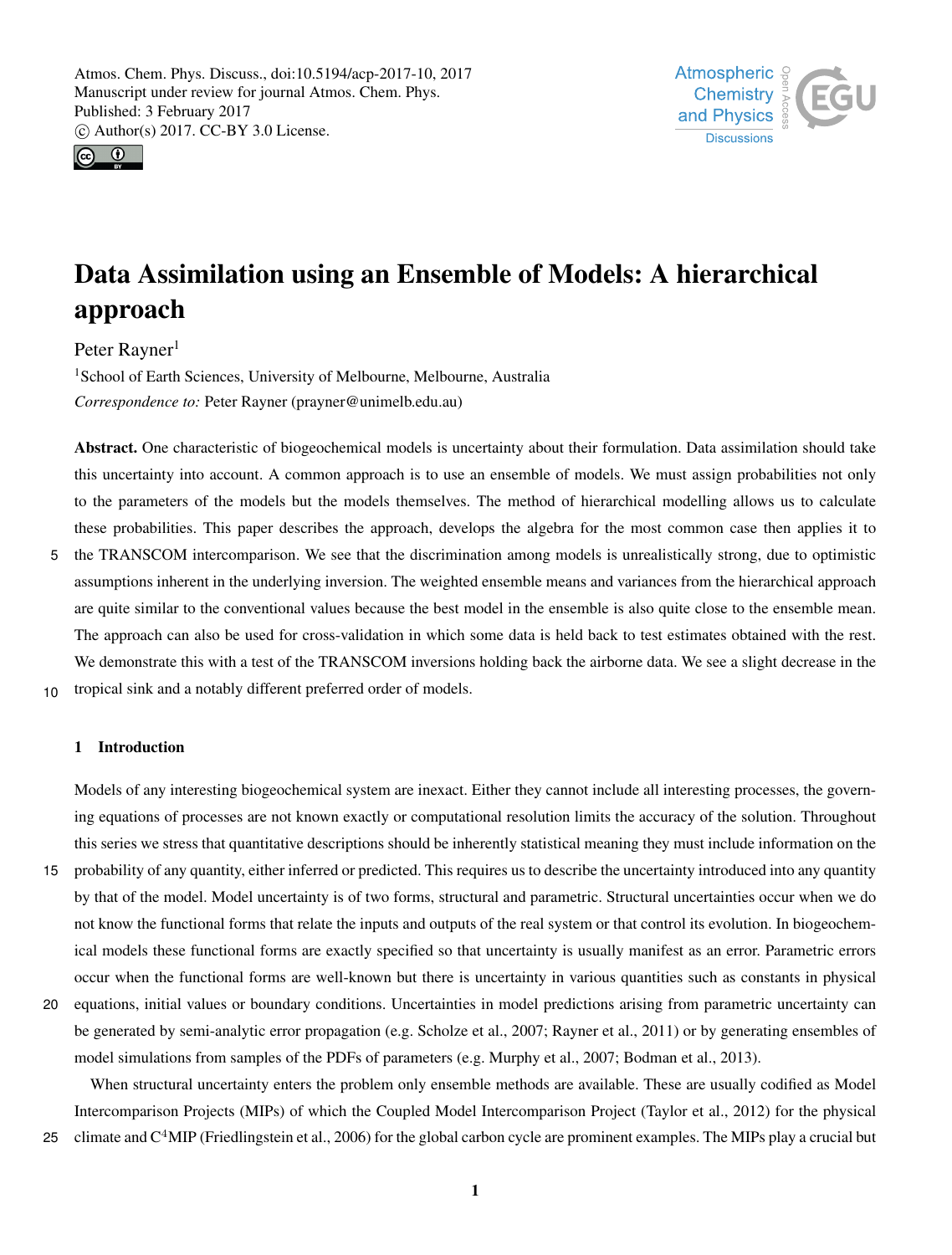



controversial role in quantifying uncertainty. First, they may underestimate uncertainty since it is impossible, even in principle, to know how well a given ensemble properly samples the manifold of possible models. On the other hand not all models are equally credible. They do more or less well at tests like fitting observations or conserving required quantities. This has led to the application of Bayesian Model Averaging (e.g. Murphy et al., 2007) in which models are tested against some criteria (such 5 as fit to observations) and their predictions weighted accordingly.

Inverse problems or data assimilation as discussed in this volume generally treats parametric uncertainty. It uses observations and statistical inference to improve knowledge of the uncertain values (see Rayner et al., 2016, and references therein for a general introduction). Structural model uncertainty must still be included and indeed it often dominates other uncertainties. Model uncertainty is hard to characterize with analytic PDFs since errors in the functional forms will project systematically

10 onto errors in simulated quantities. Hierarchical approaches (e.g. Cressie et al., 2009) provide a mechanism for including uncertainties over the choice of model into the formulation. For an ensemble of models this involves introducing an extra discreet variable (the index of the set of models) into the problem and calculating its probability. This probability goes under several names, most commonly the Bayes Factor (Kass and Raftery, 1995). We can then calculate probability distributions for model parameters as weighted averages over these model probabilities. Hence this application of hierarchical Bayesian 15 modelling is closely related to Bayesian Model Averaging (Hoeting et al., 1999; Raftery et al., 2005).

Ensemble methods are rare for biogeochemical data assimilation since there are few problems for which a useful population of assimilation systems currently exists. The clearest exception to this is the case of global scale atmospheric inversions where the TRANSCOM intercomparison (Gurney et al., 2002, 2003, 2004; Baker et al., 2006) used an ensemble of atmospheric transport models and common inversion systems to infer regional  $CO<sub>2</sub>$  fluxes from atmospheric concentrations. All these

20 studies faced the problem of estimating properties of the ensemble such as its mean and some measure of spread. Throughout they opted for the ensemble mean and two measures of spread, the standard deviation of the maximum a posteriori (most likely) estimate from each ensemble member and the square-root of the mean of the posterior variances of the ensemble. This treated all members of the ensemble equally.

Equal weighting was challenged by Stephens et al. (2007) who compared the seasonality of vertical gradients in model 25 simulations and observations. They found that only a subset of models produced an acceptable simulation and that this subset favoured larger tropical uptake than the ensemble mean. Pickett-Heaps et al. (2011) compared simulations using optimized fluxes with airborne profiles. This required running optimized fluxes through the forward model used to generate the Jacobians. Of the four models tested TM3 performed substantially better against this extra data than the other three.

Both the cited studies used data not included in the inversion, a procedure often called cross-validation. Cross-validation 30 asks whether new data enhances or reduces our confidence in previous estimates while Bayesian model averaging calculates our relative confidence in two models. We shall see that the machinery needed to answer these two questions is very similar.

The outline of the paper is as follows. In Section 2 we develop the necessary machinery although the detailed algebra is relegated to an appendix. Section 3 describes an application to the TRANSCOM case including an extension to treat covarying model errors. Section 5 discusses the use of the machinery for assessing cross-validation. Section 7 compares the technique

35 with other model evaluation methods as well as discussing some computational aspects.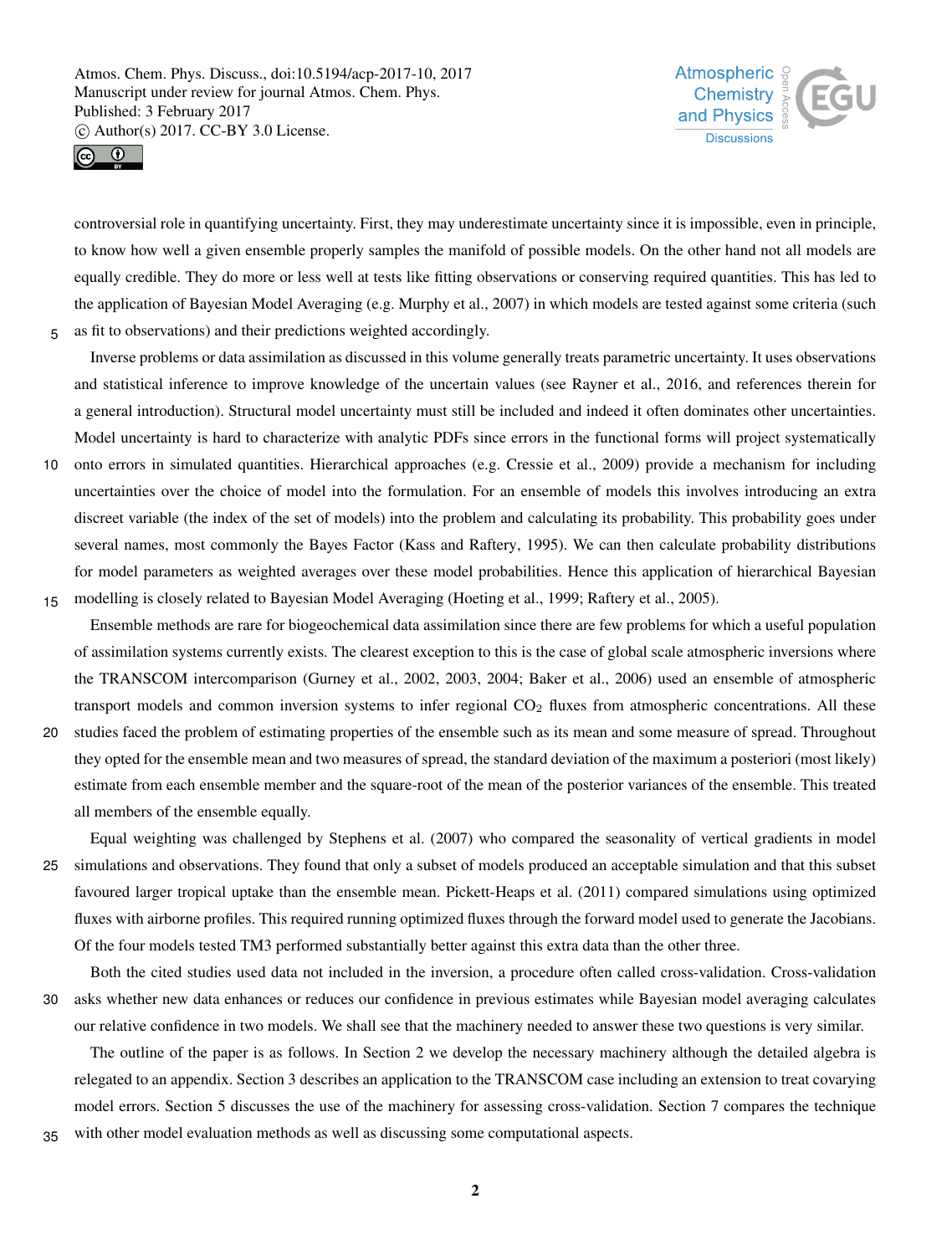



#### 2 Theory

In traditional data assimilation we do not have a choice over the model relating unknowns to observations. Thus we often forget that the posterior PDFs for unknowns are implicitly dependent on the choice of model. Where an ensemble of models is available we must make this choice explicit. The hierarchical approach factorises this joint PDF of models and unknowns 5 using an expression known variously as the chain rule of probabilities or the law of total probabilities

$$
P(x, H_i) = P(x|H_i)P(H_i)
$$
\n<sup>(1)</sup>

 $P(x|H_i)$  is the conventional data assimilation problem so the new step is to find  $P(H_i)$ 

We will develop the theory for the simplest linear Gaussian case. Here many of the resulting integrals have analytic solutions. The approach will hold for nonlinear models provided they are approximately linear over enough of the relevant PDFs. The 10 qualitative ranking of models is unlikely to be sensitive to weak nonlinearities since, as we shall see, the discrimination among models is strong.

We follow the notation of Rayner et al. (2016). Take a collection of linear models with Jacobians  $H_1 \dots H_N$ , with prior estimates of the unknowns defined by the multivariate Gaussian  $G(x^b, B)$  and data defined by the multivariate Gaussian probability  $G(\mathbf{y},\mathbf{R})$ .

15 For each  $H_i$  our problem is the simple linear Gaussian inversion described in (Rayner et al., 2016, Section 6.4). Most importantly for us  $P(x^a|\mathbf{H}_i)$  is Gaussian. Thus our posterior for the ensemble is a mixture distribution of Gaussians

$$
P(\mathbf{x}, \mathbf{H}_i) = W_i G(\mu_i, \mathbf{U}_i)
$$
\n<sup>(2)</sup>

With the constraint that

$$
\sum_{i} W_i = 1 \tag{3}
$$

20 The marginal probability for the models is obtained by integrating over  $x$  thus

$$
P(\mathbf{H}_i) = W_i \tag{4}
$$

and the marginal probability for x by summing over models:

$$
P(\mathbf{x}) = \sum_{i} W_i G(\mu_i, \mathbf{U}_i)(x)
$$
\n(5)

Our problem then is to find  $W_i$ . Although the development is probably not novel we derive it in Appendix A for completeness; 25 quoting the result:

$$
W_i = K \left| \mathbf{R} + \mathbf{H}_i \mathbf{B} \mathbf{H}_i^T \right|^{-1/2} \exp \left[ -\frac{1}{2} (\mathbf{y} - \mathbf{H}_i \mathbf{x}^{\mathrm{b}})^T \cdot (\mathbf{R} + \mathbf{H}_i \mathbf{B} \mathbf{H}_i^T)^{-1} \cdot (\mathbf{y} - \mathbf{H}_i \mathbf{x}^{\mathrm{b}}) \right]
$$
(6)

where the normalisation constant K is set such that  $\sum_i W_i = 1$ .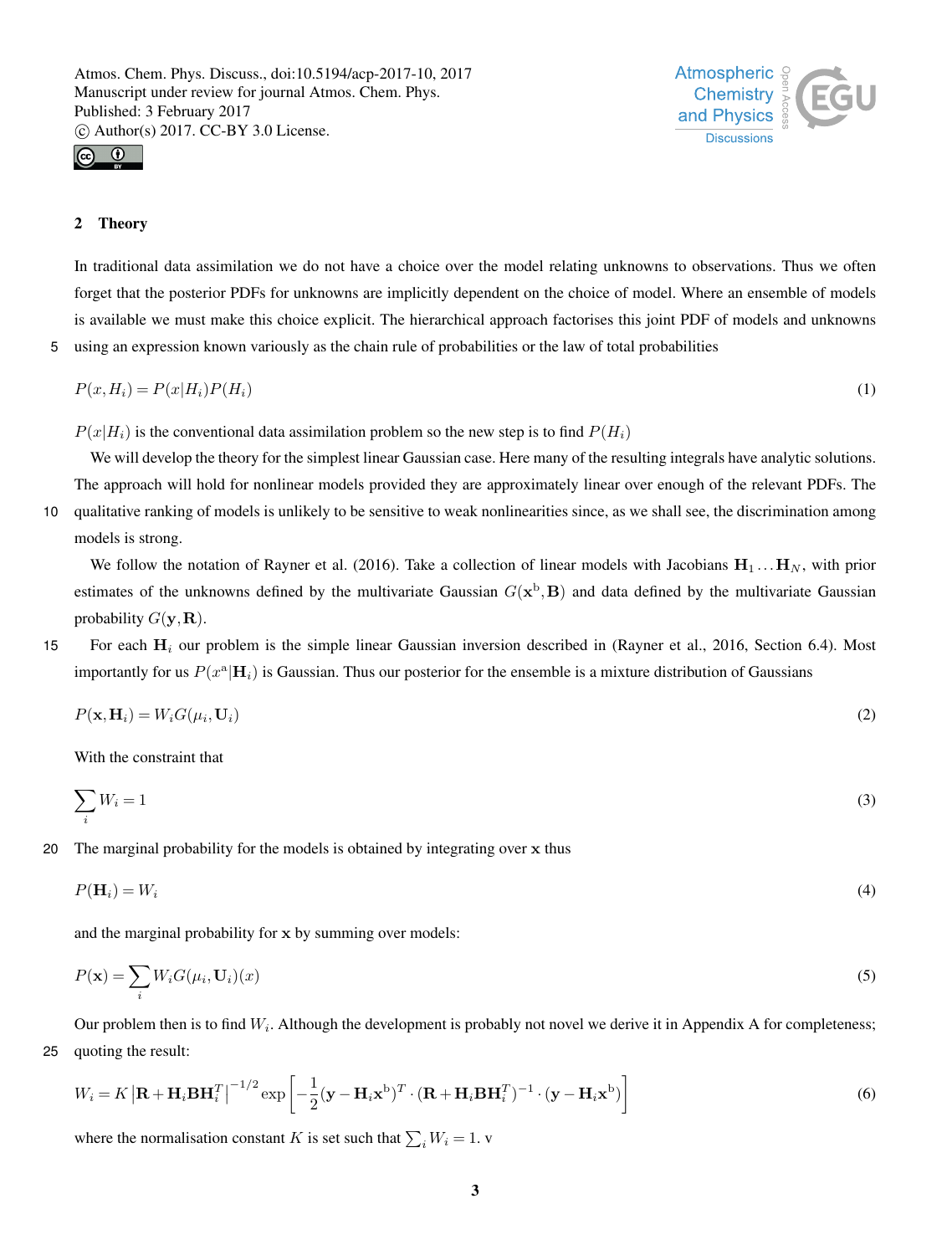



### 2.1 Interpretation

Provided  $x^b$  and y are independent,  $R + H_i BH_i^T$  is the variance of the prior mismatch  $y - H_i x^b$  so Eq. 6 represents the probability of simulating the observations given the prior estimate and related uncertainties. Quite reasonably, the higher this probability the more likely the model. We can say equivalently that the model performance should be judged by the normalised <sup>5</sup> prediction error (simulation − observation divided by its variance) penalised by the expected range of the predictions or the volume of the data space occupied by the prior model and its uncertainty.

Eq. 6 is also the same expression as the maximum likelihood estimate in Michalak et al. (2005). That is reasonable, maximizing the relative probability of a model should mean maximising the Michalak maximum likelihood estimate. It raises the question that relative performance of models may depend strongly on whether the inversion is well-tuned for that model. The

10 algorithm in Michalak et al. (2005) consists of tuning a scaling factor for prior covariances to maximize  $W_i$ . We can test the sensitivity to a uniform scaling of B and R by a factor  $\alpha$ . Increasing  $\alpha$  increases the determinant so decreases the first part of  $W_i$  while it decreases the negative exponent and so increases the second part. The balance is a relatively subtle change. We will investigate later whether this is enough to change the ranking of models in one example.

The exponent in Eq. 6 is also the minimum value of the cost function usually minimised to solve such systems. It is often 15 denoted  $\frac{1}{2}\chi^2$ . In a statistically consistent system  $\chi^2$  is equal to the number of observations (Tarantola, 1987, P.211). We often quote the normalized  $\chi^2$  as  $\frac{\chi^2}{4}$  $\subsetneq n$ .

Note also that for a given B and R, Eq. 6 is extremely punishing on inconsistency. For example with  $n = 10000$ , a normalized  $\chi^2$  of 1.01 instead of 1 yields a ratio of probabilities for the two models of  $e^{50} \approx 10^{21}$ . This is unrealistic and is an example of the "curse of dimensionality" (Stordal et al., 2011) in which distances between points in high-dimensional spaces tend to 20 infinity. We shall address one approach to resolving this problem later.

# 2.2 Relationship with Other Criteria

 $W_i$  is related to several other measures of model quality. Define

$$
JIC = -2\log(\frac{W_i}{K}) = \log|\mathbf{H}_i \mathbf{B} \mathbf{H}_i^T + \mathbf{R}| + \chi^2
$$
\n(7)

which we will call Jaynes's Information Criterion after Edwin Jaynes.<sup>1</sup> The change of sign means smaller values of JIC 25 correspond to more likely models. We see that increasing uncertainty of either the prior or the data will decrease  $\chi^2$  but increase  $\log \left| \mathbf{H}_i \mathbf{B} \mathbf{H}_i^T + \mathbf{R} \right|$ .

The JIC is related to Schwarz's Bayesian Information Criterion (BIC) (Schwarz, 1978) which penalizes models for adding parameters. Instead of the term  $\log|\mathbf{H}_i\mathbf{BH}_i^T + \mathbf{R}|$  the BIC contains the number of parameters n. We note that if we replace  $H_i$ **BH** $_i^T$  + **R** with an identity matrix we obtain Schwarz's criterion. The BIC takes no account of different prior uncertainties 30 among parameters or different sensitivities of the observations to these parameters.

1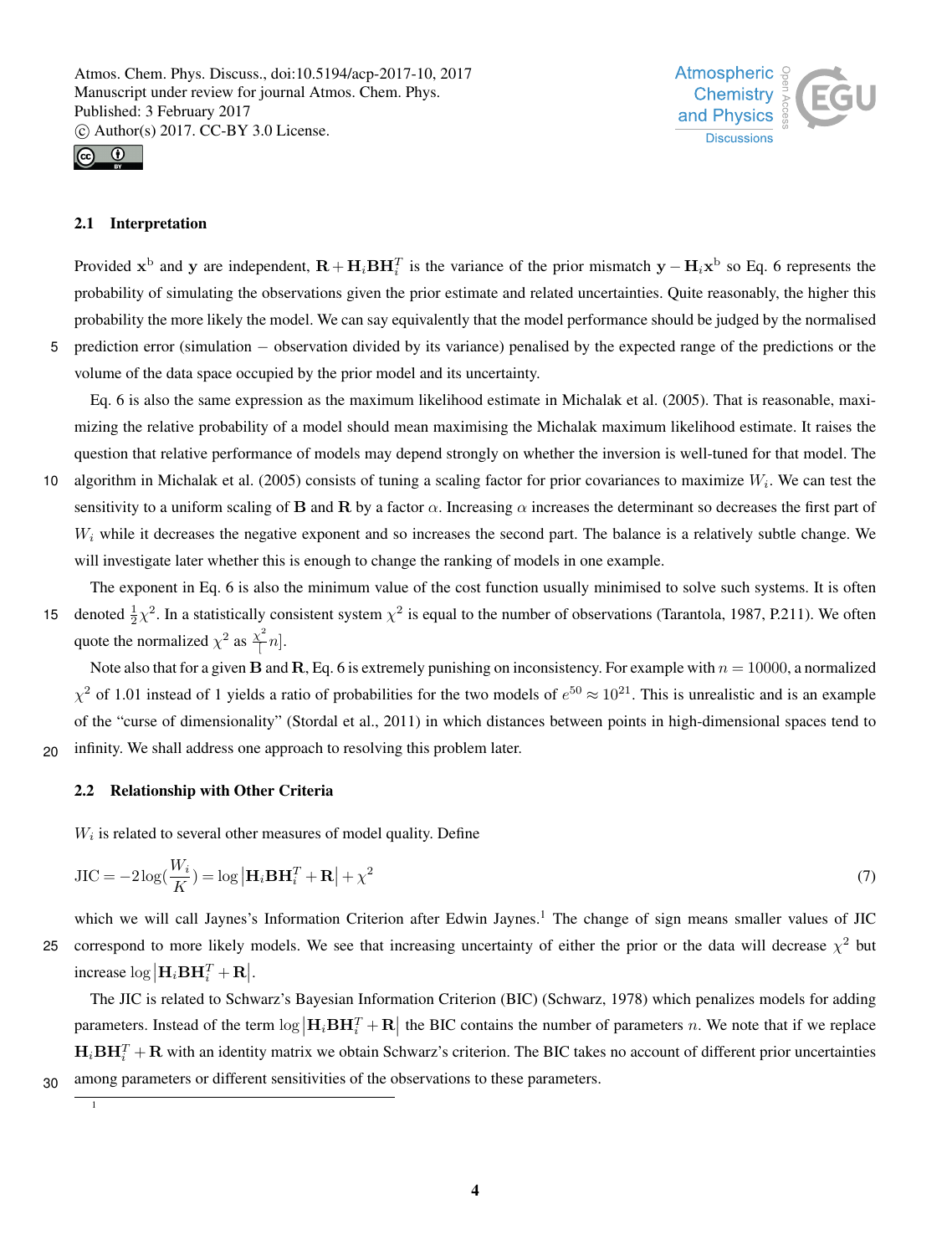



#### 3 The TRANSCOM Example

The TRANSCOM III intercomparison (Gurney et al., 2002, 2004; Baker et al., 2006) used a series of atmospheric transport models, represented by matrices of Green's functions, to estimate sources and uncertainties with all other aspects held constant. The authors then created pooled estimates of these quantities such as the mean estimate, the mean uncertainty (averaging all 5 the uncertainties) and finally the "between model" spread, calculated as the covariance among the individual mean estimates.

In all these calculations we weighted every model equally. An obvious objection is that not all models are equal and that we should weight models by some measure of their quality. Stephens et al. (2007) filtered the models according to whether they fitted some independent data of vertical profiles. Pickett-Heaps et al. (2011) also tested their source estimates against independent data. Neither paper, however, took account of the residual uncertainty in the sources. Even if a given inversion

10 didn't fit a profile, was it possible to vary the sources within the uncertainties allowed by the inversion to still fit the profile

along with the original surface data?

As a first test of the theory developed in Section 2 we calculate the probability distribution for the models used in the **TRANSCOM** III Level 1 experiment (Gurney et al., 2002). This experiment inverted the annual mean distribution of  $CO<sub>2</sub>$ concentrations using 17 different atmospheric transport models.

- 15 Figure 1 shows the JIC for the seventeen models for the cases without (top) and with (middle) tuning following Michalak et al. (2005). For the tuning cases we used one multiplier each for the  $P$  and  $R$ . We see a large range of weights, 11 orders of magnitude for the untuned and 14 orders of magnitude for the tuned cases. This certainly reflects the "curse of dimensionality" mentioned earlier. For the same reason there is a strong focus of weight on a few models. Tuning intensifies this focus though it leaves the ranking almost unchanged. We conclude therefore that variation in model performance (as measured by the JIC)
- 20 do not reflect the quality of tuning of the inversion but something more fundamental about the models and data. Henceforth we consider only the untuned case.

Once we have calculated the Gaussian weights we have described the PDF of a joint manifold over the spaces of models and physical parameters. By calculating marginal probabilities from this PDF we can make statements about models or parameters separately.

#### 25 3.1 Model Probabilities: Comparing Model Performance

The Gaussian weights derived in Section 2 are the probabilities that a given model is the correct one for matching the data under the very strong assumption that we must choose one (the theory does not include a "reject all" option). We must, however, be careful not to over-interpret these probabilities as measures of model quality. In the first place, the JIC, like the BIC and  $\chi^2$  grows with the number of observations. So, then, does the divergence among models, an effect intensified when we take 30 exponentials to calculate probabilities. We don't believe that the relative quality of two models depends on the amount of data used to compare them even if our ability to distinguish between them does increase as we add data. We can consider the normalised JIC JIC/N (where N is the number of observations) as a generalisation of the normalised  $\chi^2$ . This ranges from a minimum of 0.01 to 0.67. The very low value should not be interpreted as representing an absolute quality of fit since we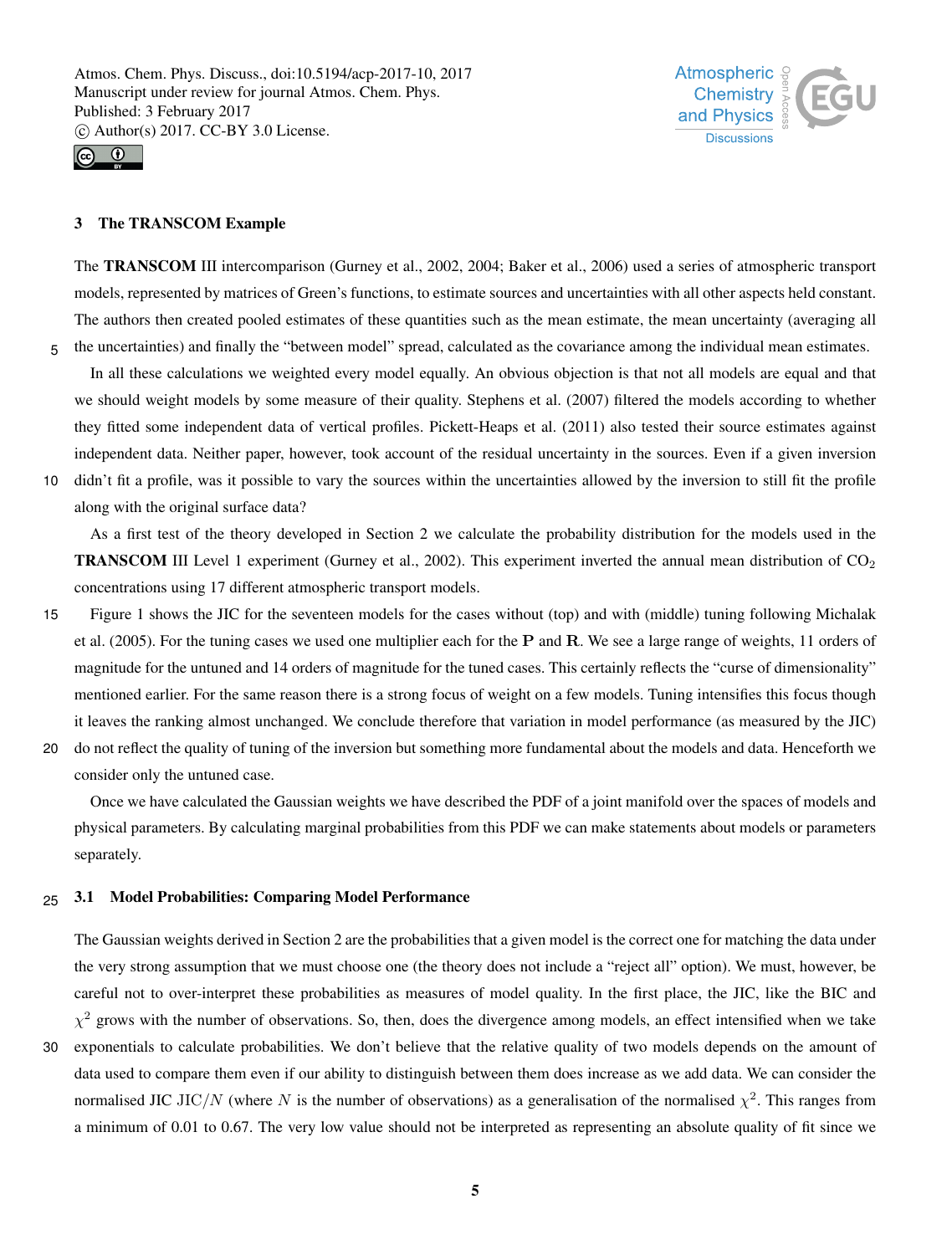





Figure 1.  $\log_{10}$  of  $w_i$  for the untuned (top), tuned (middle) and case with residuals used for **R** (bottom) transcom inversions.

have normalised the probabilities to sum to 1. Rather it tells us that the apparently large change in the weights is a result of much smaller differences in the relative quality of the fit coupled to large amounts of data.

# 3.2 Ensemble Means and Variances

We can calculate various statistics of the ensemble using well-known properties of Gaussian mixtures. the mean is calculated 5 as

$$
\mu = \sum_{i} w_i \mu_i \tag{8}
$$

Note that this collapses to the conventional mean if all weights are equal. the variance is calculated as

$$
\sigma^2 = \sum_i w_i \sigma_i^2 + w_i (\mu_i - \mu)^2
$$
\n(9)

We have used roman font for  $\sigma$  and  $\mu$  to indicate they are scalars. Equation 9 only accounts for the variance not the covariance 10 of the estimates. The second term in Equation 9 includes the spread of the means for each model. If all the  $w_i$  are equal, Equation 9 collapses to the "total uncertainty" metric used by Rayner (2004) to incorporate both the "within" and "between" model uncertainty described in Gurney et al. (2002).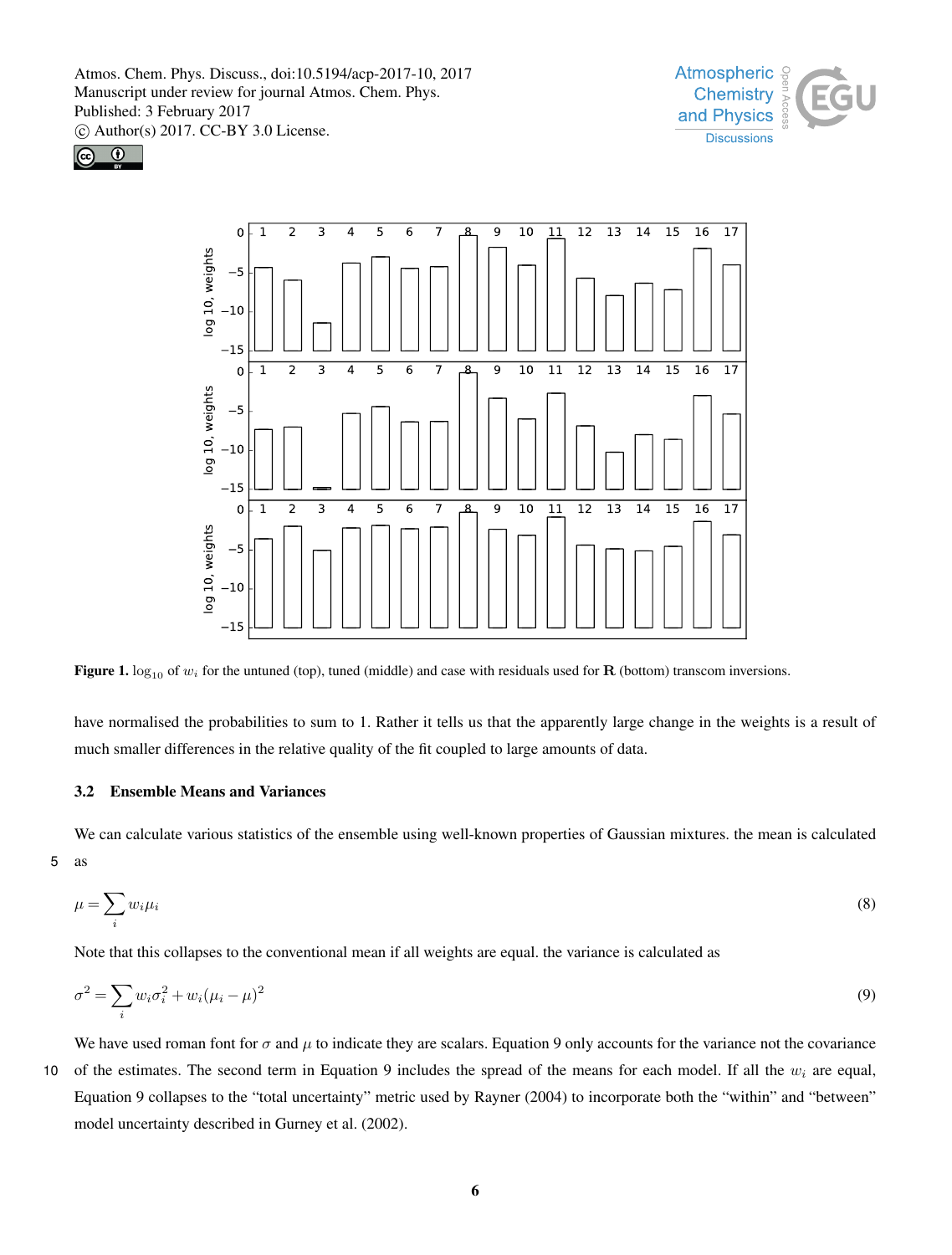





Figure 2. Prior and posterior uncertainties for regional fluxes from the TRANSCOM intercomparison following Gurney et al. (2002). The centre line of each box shows the prior estimate of the mean while the box limits show the  $\pm 1\sigma$  uncertainties. The three bars show the mean (marked with "x") and  $\pm 1\sigma$  uncertainty denoted by the length of the bar. The uncertainty is that of the ensemble including both the uncertainty for each model and the dispersion among model means. The left bar shows the equally weighted case, the middle bar the case for the  $w_i$  and the right bar the case with covariance of residuals included.

Figure 2 shows the equally-weighted and JIC-weighted case for the TRANSCOM regions, in a format following Gurney et al. (2002). Here we do not show the "within" and "between" metrics separately since the Gaussian mixture naturally combines them. The focus of  $w_i$  on a few models (70% on one model) might suggest that the uncertainty in the weighted case should be far smaller than the equally weighted traditional case. Figure 2 shows this is not the case. Both the means and 5 uncertainties for the two cases are quite similar.

The agreement of the means is explained by a result from Gurney et al. (2002). They noted that the mean simulation from their equally-weighted ensemble produces a better match to the data than any individual model . The JIC-weighted flux is constructed to maximize the posterior probability across the model ensemble and parameter PDFs thus its mean should also produce a good match. It is hence no surprise that the preferred model seven is the model closest to the unweighted model mean.

10 Recalling that the ensemble weights this preferred model at 70% we see good agreement between weighted and unweighted means.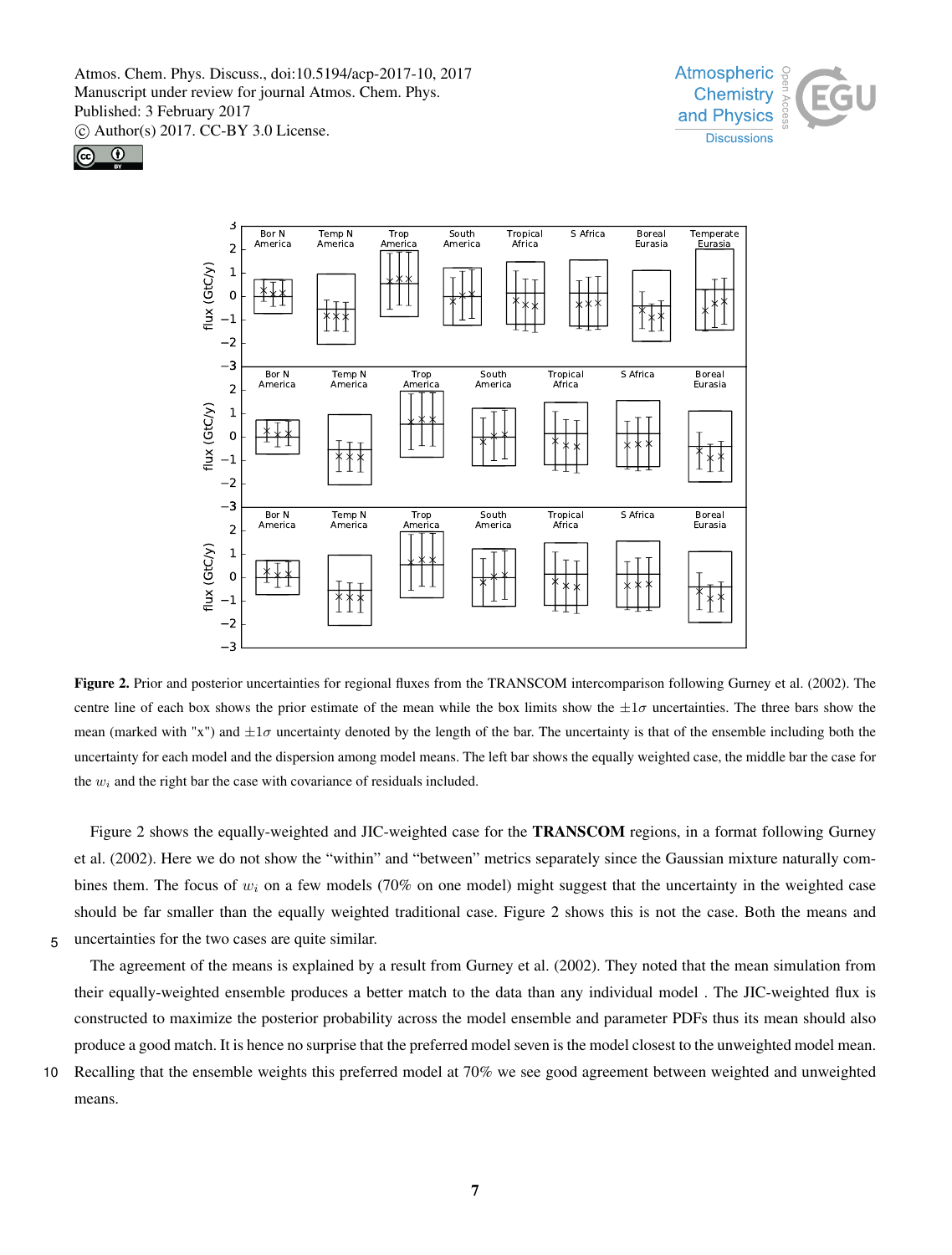



The similarity in the weighted and unweighted total uncertainty is partly a result of the weak data constraint in our problem. Gurney et al. (2002) noted that for almost all regions the "within" uncertainty was larger than the "between". Furthermore the posterior uncertainties produced by each model are rather similar so that the weighted and unweighted contributions in equation 9 are similar. The contributions of the "between" uncertainty are different in the weighted and unweighted cases but, 5 since these are smaller than the other contribution, we do not see a large final difference. This would change in cases where the

# constraint afforded by the data (as evidenced by the uncertainty reduction cf the prior) was large.

#### 4 Improved Treatment of Observational Covariance

Although mathematically correct, the strong discrimination among models of the JIC is not intuitively reasonable. One reason for the strength of the discrimination is that each datapoint makes an independent contribution to the PDF. This is not an 10 error in the formulation of the JIC but rather the PDF associated with the data in the underlying assimilation.<sup>2</sup> Physically this asumption says that if a model makes an error at one station, one cannot assume it will make a similar error at a nearby station. The physical coherence of atmospheric transport processes makes this most unlikely, even if subgrid heterogeneity lends some independence to the two stations.

There is little machinery available for assigning, a priori, uncertainty correlations for the model. Lauvaux et al. (2009) 15 described a mechanism for calculating correlations due to correlated meteorological uncertainty but this is not a comprehensive description. Thus we are forced to fall back on analysis of the posterior residuals. This technique was previously employed by Kuppel et al. (2013) who derived various aspects of the model contribution to the statistics of the model-data mismatch using techniques described by Desroziers et al. (2005). Desroziers et al. (2005) noted that the residuals must be consistent with the PDF assumed for the model-data mismatch, here described by  $R$ . If this is not the case we can make an ad hoc correction to  $R$ 20 to include the ensemble covariance of the residuals calculated as

$$
\mathbf{R}_{i,j}^{\text{sample}} = \overline{(\mathbf{H}\mathbf{x}_i^{\text{a}} - \mathbf{y}_i)(\mathbf{H}\mathbf{x}_j - \mathbf{y}_j)}
$$
(10)

where the overbar denotes an average over the ensemble of models and their respective analyses and the indices  $i$  and  $j$  refer to observations. Descriptively  $\mathbf{R}^{\text{sample}}$  will be positive if, on average, models make errors of the same sign for observations i and j. Note that if the ensemble of models is smaller than the number of observations (usually the case) then  $\mathbf{R}^{\text{sample}}$  is singular. 25 This is one reason why we sum  $\bf{R}$  and  $\bf{R}^{\text{sample}}$ , the other being that the residuals do not capture all the data uncertainty. We note in advance an objection that, by using the residuals, we are double counting information in any subsequent inversion. This is partly true although firstly we only use it to correct the spread not the location of the related PDFs and that the same objection holds for any use of posterior diagnostics.

The weights for the case considering covariance of residuals is shown as the bottom row in Figure 1 and the impact on 30 regional estimates is shown as the right bar in Figure 2. The ranking is similar to the other cases, especially for the preferred models. The main effect of including the residual covariance is to reduce the penalty for the least preferred models. Given

 ${}^{2}$ Strictly speaking it is the model PDF from Rayner et al. (2016), but we have combined model and data uncertainties following their Section 6.4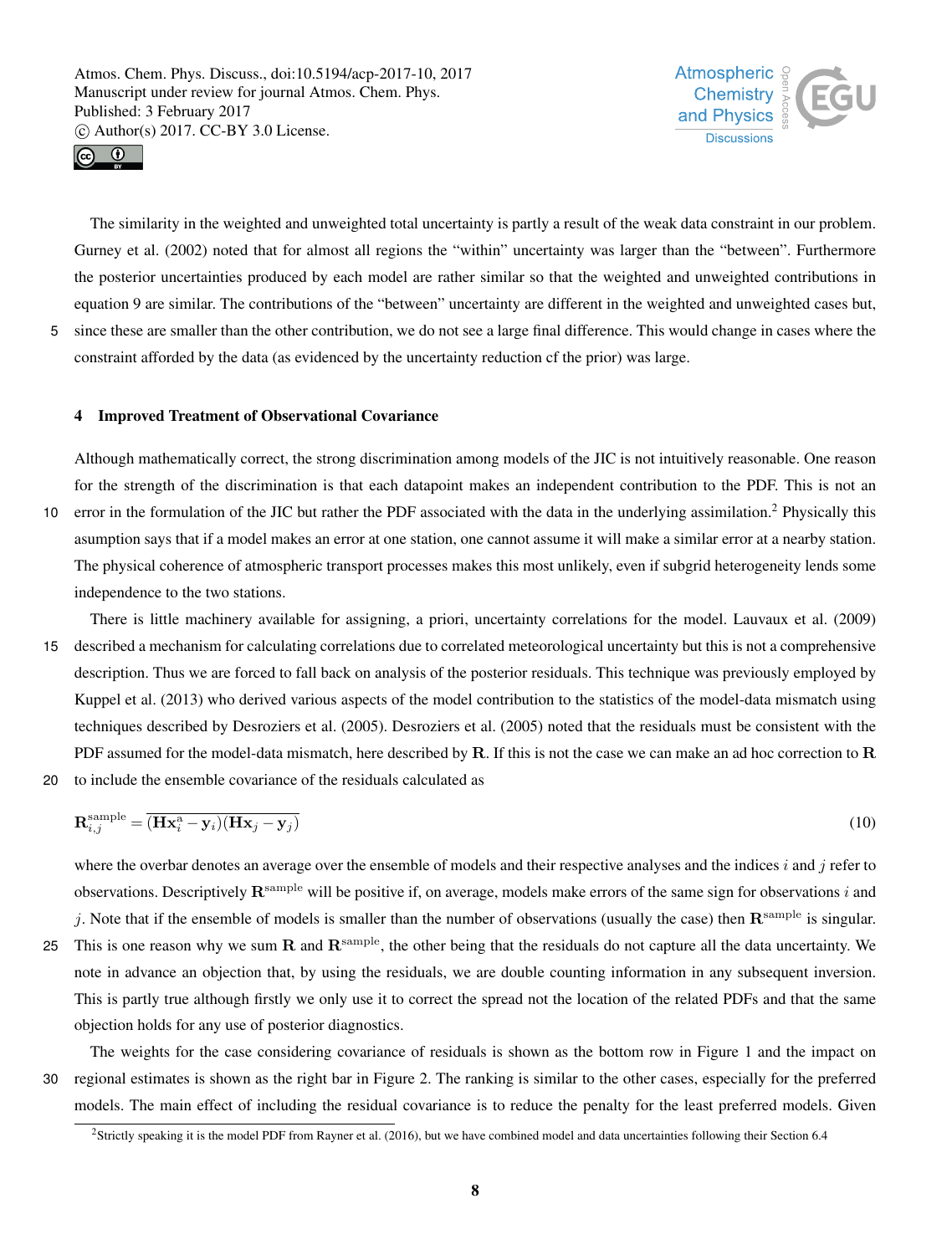



the small changes among the preferred models it is no surprise that there is little change in the regional estimates or total uncertainties. One reason for the largest impact falling on the least preferred models is that the residual covariance is dominated by the largest residuals which come from the least preferred models.

# 5 Model Comparison and Cross-Validation

- 5 In Section 3 we applied the theory to the simplest possible case of models with identical dimensionality and uncertainties; they differed only in their Green's Function. The theory is more general than this. We noted in Section 2.1 that model performance is determined by the normalised prediction error and the volume of the data space occupied by the prior model. Neither of these depends directly on the dimensionality of the prior model. We can compare a model with two highly uncertain parameters against another with four more certain parameters. This extends the BIC which considers only the number of parameters. 10 The case is quite common in biogeochemistry in which we often compare simple models with empirical and highly uncertain
	- parameters with complex, physically-based models whose parameters can be linked to field experiments.

A special case occurs when we compare the prior and posterior models. This is usually done by holding back a subset of the data and testing the improvement in the fit to that data (e.g. Peylin et al., 2016). The approach is frequently called crossvalidation. The JIC provides a good basis for comparison of the prior and posterior models. Most importantly it accounts for

15 the different volumes in the data space occupied by the prior and posterior models. Posterior models (informed by the previous assimilation) always occupy less volume in the space of the cross-validation data than their unconstrained or free-running prior model. Thus a good fit to the cross-validation data is less likely to be a chance event.

It is also possible to weight model estimates by their ability to fit cross-validation data. The steps are as follows:

- 1. Divide data into assimilation and validation data;
- 20 2. Carry out an ensemble of assimilations using each model and the assimilation data;
	- 3. Calculate the JIC using the *posterior* estimates from step two and the validation data;
	- 4. Calculate ensemble statistics from the posterior estimates from step two and the JIC from step three.

Note that the prior means and covariances in Equation 6 for step three are the posterior means and covariances from step two. Thus, while in Section 3.1 we varied only the model H here we also vary  $X^{\rm b}$  and B. Variations in B or, more generally,

25 variations in the projection of prior uncertainty into observation space are not usually treated in cross-validation studies (e.g. Pickett-Heaps et al., 2011).

For our example we parallel the test of Stephens et al. (2007). They held back data from airborne profiles and rated models according to their ability to fit seasonal changes in vertical gradients. We cannot use the same measure in our annual mean experiment but we do use the nine points from the airborne profiles above Cape Grim Tasmania or Colorado USA.

30 We can calculate the JIC using these nine measurements and the prior and posterior models. The comparison of the unnormalised JIC for these cases shows whether the fit to the data held back from the inversion has improved. One would hope so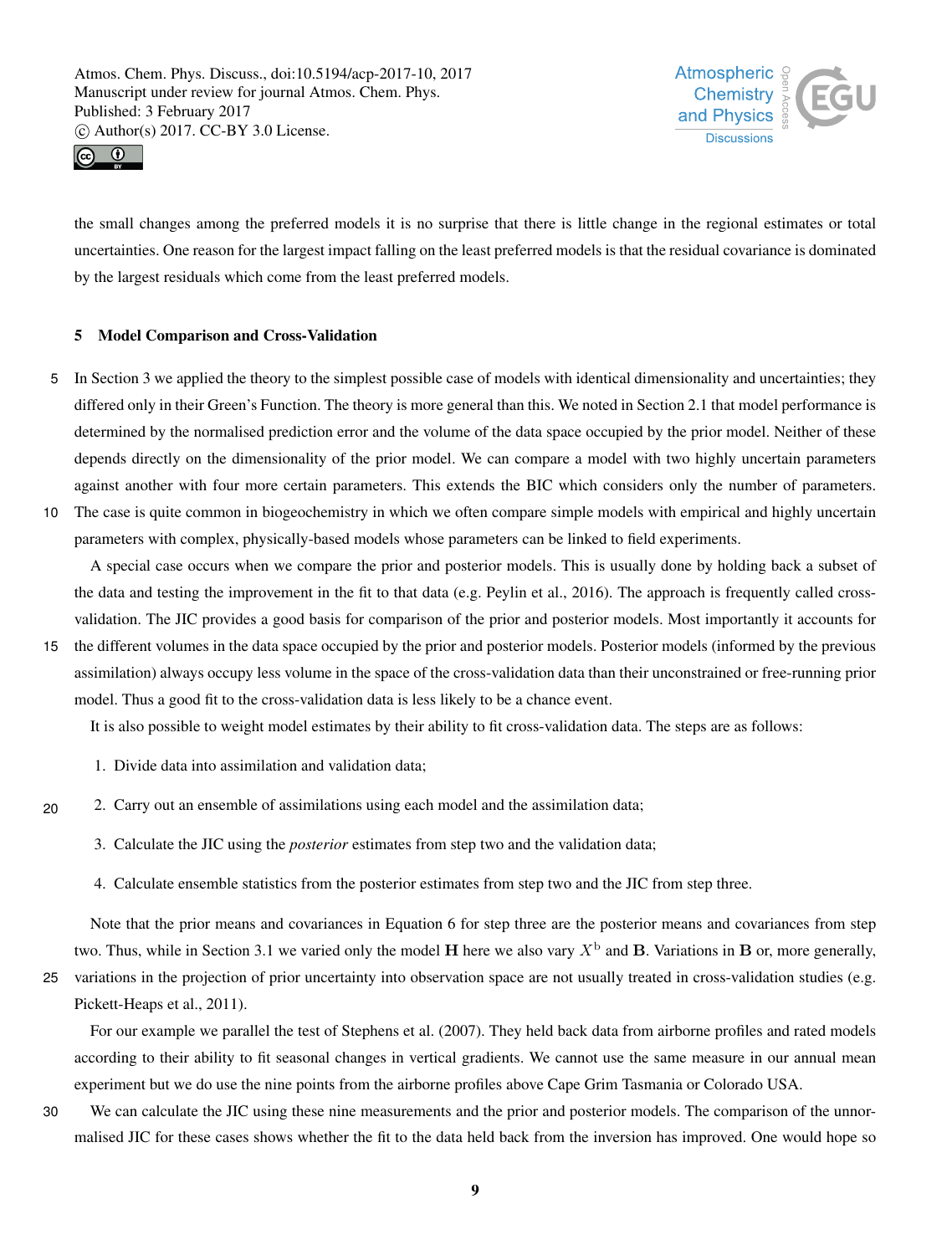





Figure 3.  $\log_{10}$  of w<sub>i</sub> for the prior (top) posterior (bottom) with the JIC calculated using nine airborne measurements over Cape Grim and Colorado.

but Peylin et al. (2016) showed that this is not always the case. In our case the unnormalised JIC improves by several orders of magnitude due both to a reduction in the residuals and a narrowing of the PDF. Figure 3 shows the comparison of the normalised JIC for the prior (top) and posterior (bottom) models. The prior case shows little variation around the equally-weighted value of  $\frac{1}{17}$  while this variation is considerably increased for the posterior case. Figure 4 shows the ensemble statistics for three 5 inversion cases. The left bar is the equally weighted case for the entire network (the left bar from Figure 2), the middle bar shows the equally weighted case for the inversion with the nine cross-validation stations removed while the right bar shows the same inversion but weighted according to the JIC from the cross-validation data. Averaged across all regions the impact of changing network and changing weighting are comparable although the largest changes are in North and South America following from the change of network. This was also observed by Pickett-Heaps et al. (2011).

#### 10 6 Computational Aspects

The hardest part of the calculation of the JIC is calculating the matrix  $H \cdot H \cdot R$ . There are several possible routes depending on the size of the problem and the available machinery. In problems with few parameters it may be possible to calculate and store H directly. Recall that  $H = \nabla_x y$ . We can calculate H either as the tangent linear of M (Griewank, 2000) or via finite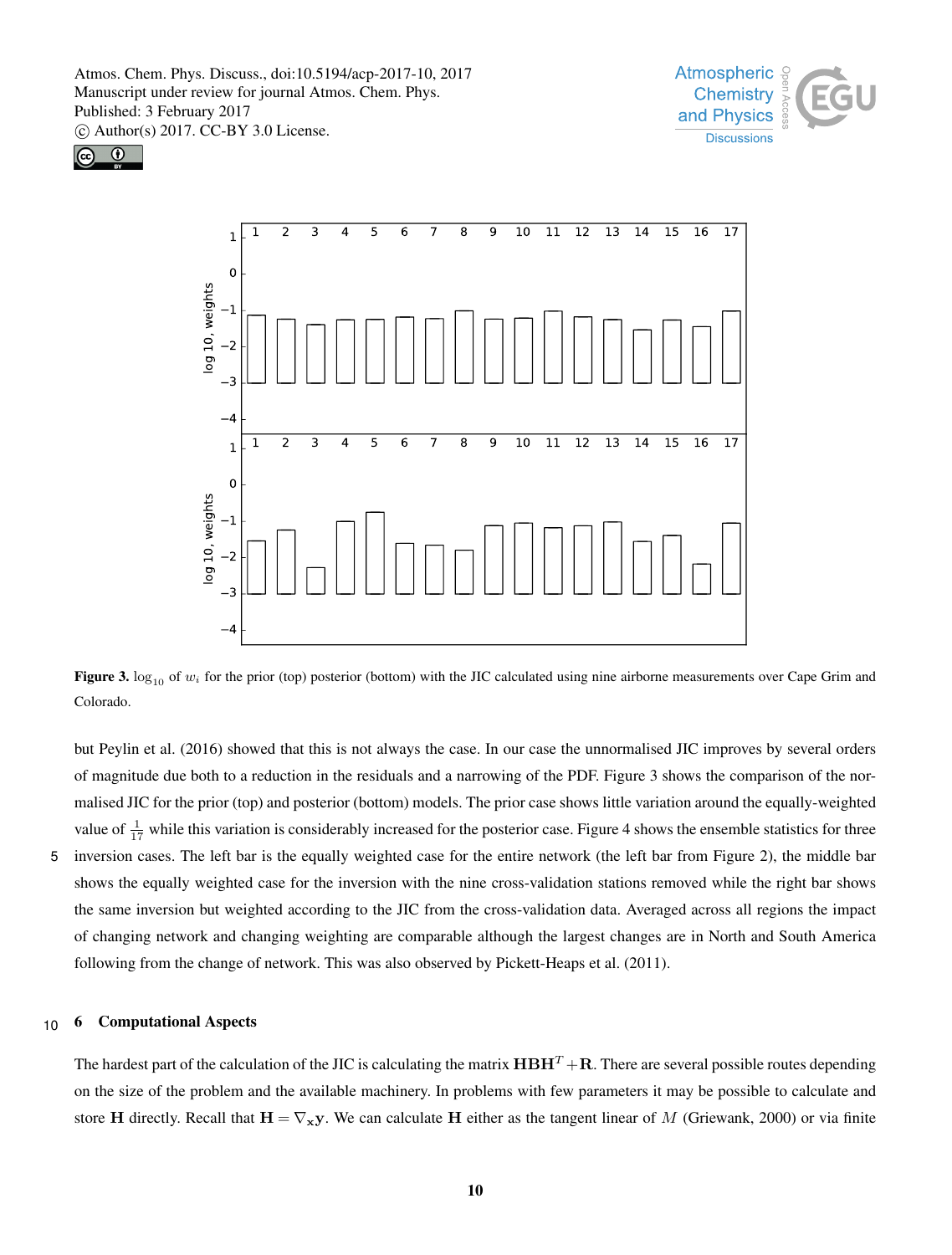





Figure 4. Prior and posterior uncertainties for regional fluxes from the TRANSCOM intercomparison following Gurney et al. (2002). The centre line of each box shows the prior estimate of the mean while the box limits show the  $\pm 1\sigma$  uncertainties. The three bars show the mean (marked with "x") and  $\pm 1\sigma$  uncertainty denoted by the length of the bar. The uncertainty is that of the ensemble including both the uncertainty for each model and the dispersion among model means. The left bar shows the equally weighted case for the full network, the middle bar the equally weighted case with the cross-validation stations removed and the right bar the JIC-weighted case for the cross-validation data.

difference calculations in which a parameter is perturbed. Once we calculate H we can generate the eigen-values of  $\bf{H}BH^T + R$ from the singular values of H.

If the problem is too large or the generation of the Jacobian too costly we need to generate an approximation to  $\mathbf{H}\mathbf{B}\mathbf{H}^T + \mathbf{R}$ by calculating eigen-vectors from the tangent linear model for H. This is similar to calculations performed in the solution 5 of the assimilation problem itself (Fisher, 1998). The second term in Equation 6 is the Bayesian least squares cost function

evaluated at the minimum so, provided we want to calculate  $X^{\text{a}}$  and not just  $P(\mathbf{H}_i)$  we already have this value.

#### 7 Discussion and Future Work

The method we have outlined points out one way of incorporating measures of model quality into ensemble estimates. The TRANSCOM case points out its main limitation, a strong dependence on the underlying PDFs. The same limitation holds for 10 other calculations with the underlying PDFs, especially measures of information content or posterior uncertainty. In cases like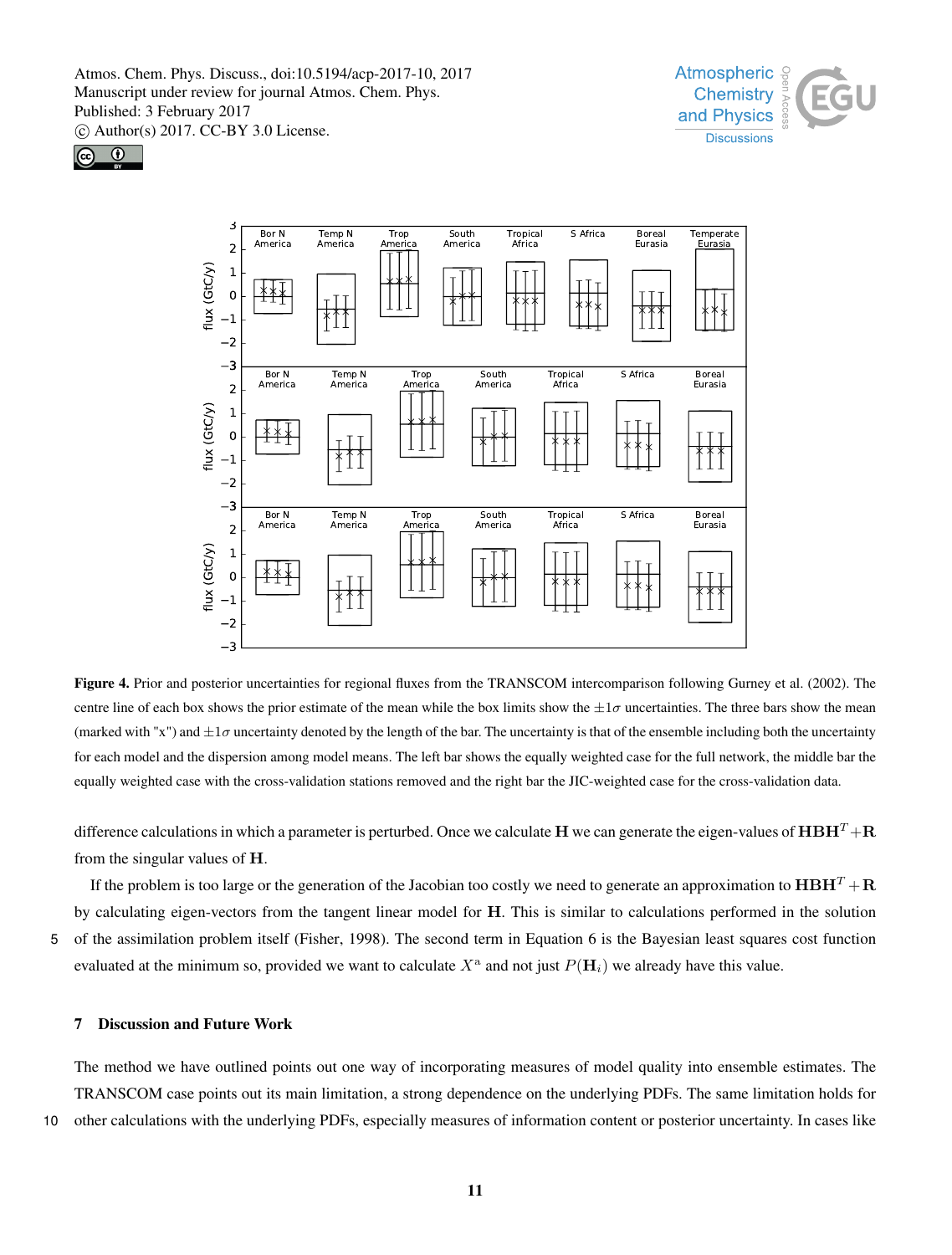



numerical weather prediction where we have repeat assimilations we can easily test that the underlying PDFs are consistent with their realisations but we also have more direct tests of the quality of the assimilation via forecast skill.

A more immediate application than properly weighting an ensemble of models may well be in development where we need to test whether the extra complexity of one version is worth the effort.

#### 5 8 Conclusions

We have developed a simple application of hierarchical data assimilation to incorporate choice among an ensemble of models. We have demonstrated it for a computationally simple case, the annual mean version of the TRANSCOM intercomparison. The method provides unrealistically strong discrimination among models, mainly due to incorrect assumptions about underlying PDFs. We have also successfully applied the technique to the cross-validation of the TRANSCOM inversions by holding back

10 airborne data over Tasmania and Colorado. The method, when coupled with more sophisticated diagnostics of model-data mismatch should prove a useful extension to traditional biogeochemical data assimilation.

#### Code and Data Availability

The code and data files to run the TRANSCOM example and generate the figures in the paper can be found at https://figshare. com/articles/Code\_needed\_to\_run\_the\_transcom\_ensemble\_weighted\_probability\_case\_for\_Data\_Assimilation\_using\_an\_Ensemble 15 of\_Models\_A\_hierarchical\_approach\_Geoscience\_Model\_Development\_Discussions\_2016\_w\_draft\_item/4210212

#### Appendix A: Appendix A: Finding the Weights

We proceed via the multiplication of PDFs described in (Rayner et al., 2016, Section 4). We start with a uniform prior distribution for the choice of our N models  $K(\mathbf{H}_i) = \frac{1}{N}$  and Gaussian PDFs for prior estimates of parameters and for data. Our problem consists of finding the marginal probability  $P(\mathbf{H} = \mathbf{H}_i)$ .

20 Using Eq. 1.93 from Tarantola (2005) we have

$$
p(\mathbf{H}_i, \mathbf{x}) = \frac{K(\mathbf{H}_i)G(\mathbf{x}, \mathbf{x}^{\mathrm{b}}, \mathbf{P}) \cdot G(\mathbf{H}_i \mathbf{x}, \mathbf{y}, \mathbf{R})}{\sum_i \int K(\mathbf{H}_i)G(\mathbf{x}, \mathbf{x}^{\mathrm{b}}, \mathbf{P})G(\mathbf{H}_i \mathbf{x}, \mathbf{y}, \mathbf{R})dx}
$$
(A1)

We wish to find

$$
P(\mathbf{H} = \mathbf{H}_i) = \int \sigma(\mathbf{H}_i, \mathbf{x}) dx
$$
 (A2)

and also

$$
P(\mathbf{x}) = \sum_{i} p(\mathbf{x}, \mathbf{H}_i) \tag{A3}
$$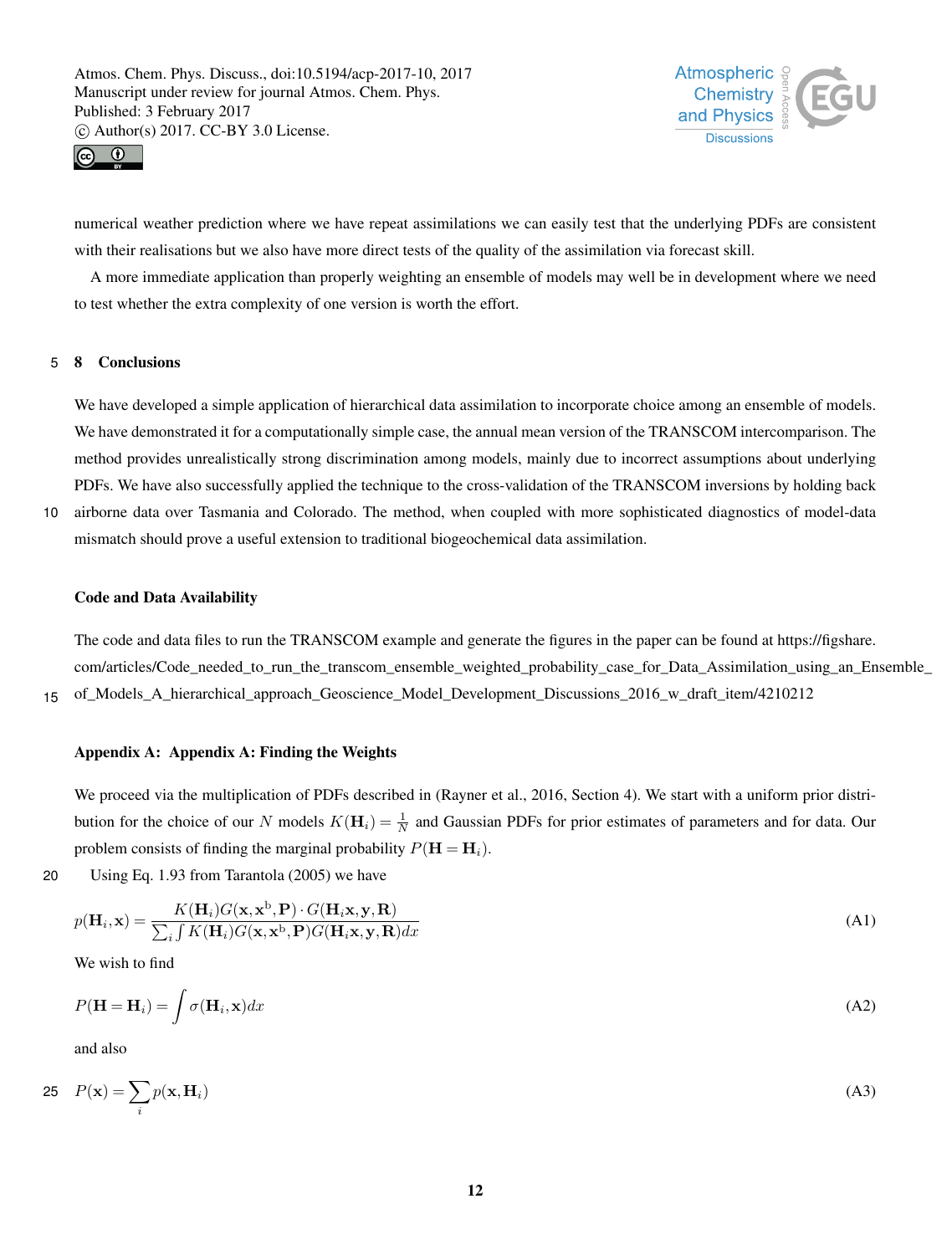



# A0.1 Model Probability

the denominator is a normalization so if we worry only about relative likelihoods we need only the integral of the numerator. The multivariate Gaussian can be expanded as:

$$
G(\mathbf{x}\mu, \mathbf{C}) = (2\pi)^{-n/2} |\mathbf{C}|^{-1/2} \exp\left[-\frac{1}{2}(\mathbf{x} - \mu)^T \cdot \mathbf{C}^{-1} \cdot (\mathbf{x} - \mu)\right]
$$
(A4)

5 where *n* is the dimension of  $\mu$ .

Substituting Eq. A4 into Eq. A1 gives

$$
p(\mathbf{H}_i, \mathbf{x}) \propto |\mathbf{P}|^{-1/2} |\mathbf{R}|^{-1/2} \exp\left[ -\frac{1}{2} (\mathbf{x} - \mathbf{x}^{\mathrm{b}})^T \cdot \mathbf{P}^{-1} \cdot (\mathbf{x} - \mathbf{x}^{\mathrm{b}}) \right] \exp\left[ -\frac{1}{2} (\mathbf{H} \mathbf{x} - \mathbf{y})^T \cdot \mathbf{R}^{-1} \cdot (\mathbf{H} \mathbf{x} - \mathbf{y}) \right]
$$
(A5)

To simplify this expression we note that determinant is distributive over multiplication and also that multiplying exponentials is achieved by adding exponents. Some linear algebra, completing the square and the use of the special form of the matrix 10 inversion lemma

$$
(\mathbf{P}^{-1} + \mathbf{H}^T \mathbf{R}^{-1} \mathbf{H})^{-1} = \mathbf{P} - \mathbf{P} \mathbf{H}^T (\mathbf{H} \mathbf{P} \mathbf{H}^T + \mathbf{R})^{-1} \mathbf{H} \mathbf{P}
$$
(A6)

we can reduce Eq. A5 to the form

$$
p(\mathbf{H}_{i}, \mathbf{x}) \propto |\mathbf{P}|^{-1/2} |\mathbf{R}|^{-1/2} \exp \left[ -\frac{1}{2} (\mathbf{x} - \mu)^{T} \cdot \mathbf{A}^{-1} \cdot (\mathbf{x} - \mu) \right] \times \exp \left[ -\frac{1}{2} (\mathbf{y} - \mathbf{H}_{i} \mathbf{x}^{b})^{T} \cdot (\mathbf{R} + \mathbf{H}_{i} \mathit{mathbf{H}^{b}})^{T} \cdot (\mathbf{y} - \mathbf{H}_{i} \mathbf{x}^{b}) \right]
$$
\n(A7)

where

$$
15 \quad \mu = \mathbf{x}^{\mathrm{b}} + \mathbf{P} \mathbf{H}_{i}^{T} \cdot (\mathbf{R} + \mathbf{H}_{i} \mathbf{P} \mathbf{H}_{i}^{T})^{-1} \cdot (\mathbf{y} - \mathbf{H}_{i} \mathbf{x}^{\mathrm{b}})
$$
\n(A8)

and

$$
\mathbf{A}^{-1} = \mathbf{P}^{-1} + \mathbf{H}_i^T \mathbf{R}^{-1} \mathbf{H}_i
$$
 (A9)

Note that Eqs. A8 and A9 are the standard expressions for the posterior mean and variance of

 $mathbf{x}$ . Now substituting in Eq. A2 and using the fact that

$$
20 \quad \int dx \exp\left[-\frac{1}{2}(\mathbf{x} - \mu)^T \cdot \mathbf{A}^{-1} \cdot (\mathbf{x} - \mu)\right] = |\mathbf{A}|^{1/2} (2\pi)^{n/2}
$$

we have

$$
p(\mathbf{H}_i) \propto |\mathbf{A}\mathbf{P}^{-1}| |\mathbf{R}^{-1}| \exp\left[-\frac{1}{2}(\mathbf{y} - \mathbf{H}_i \mathbf{x}^{\mathrm{b}})^T \cdot (\mathbf{R} + \mathbf{H}_i \mathbf{P} \mathbf{H}^T)^{-1} \cdot (\mathbf{y} - \mathbf{H}_i \mathbf{x}^{\mathrm{b}})\right]
$$
(A10)

We also have the condition that

$$
\sum_{i} p(\mathbf{H}_i) = 1. \tag{A11}
$$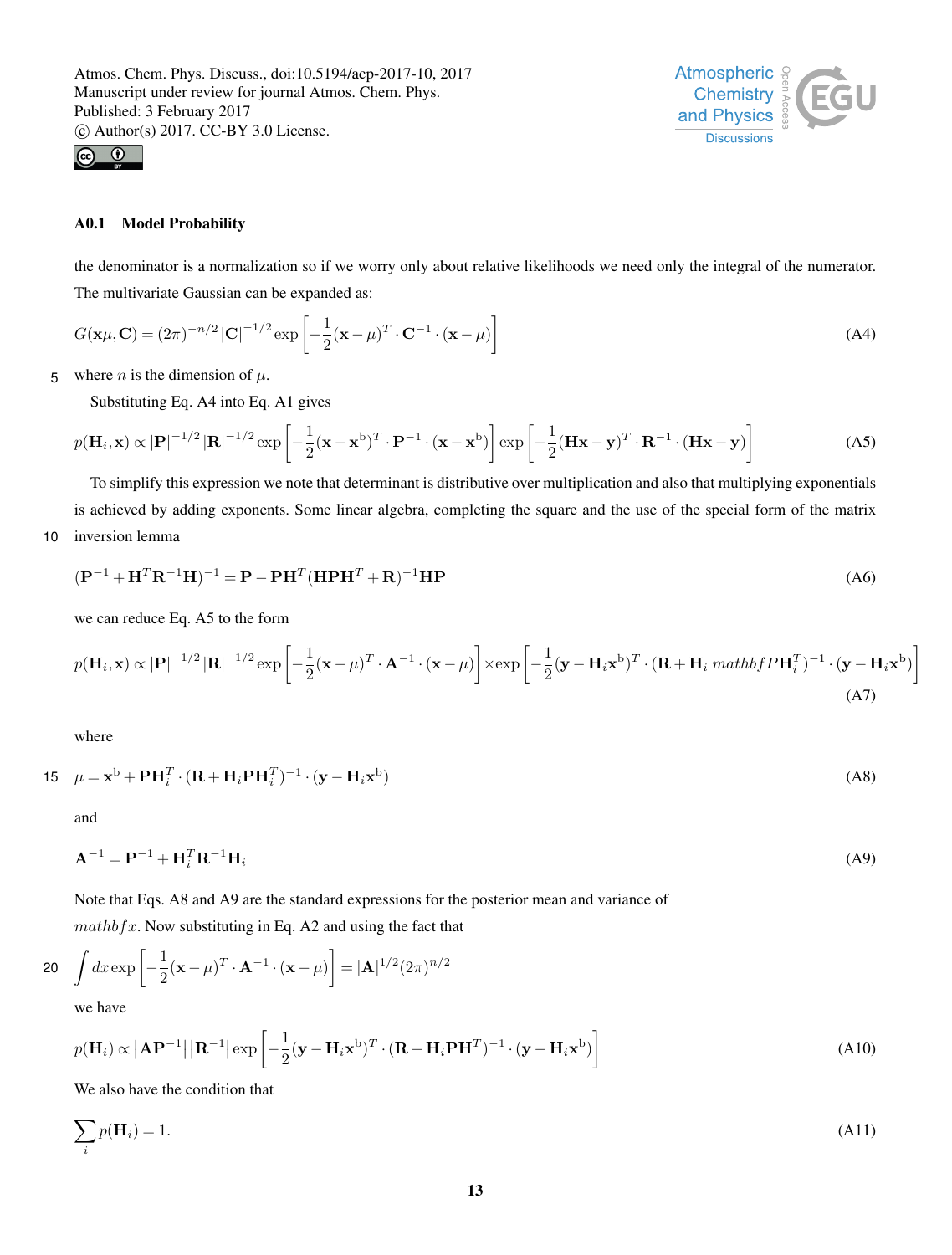



Finally we can simplify  $|AP^{-1}| |R^{-1}|$  using Eq. A6 and Sylvester's Determinant Theorem which states that for any matrices U and V

$$
|\mathbf{I} + \mathbf{U}\mathbf{V}| = |\mathbf{I} + \mathbf{V}\mathbf{U}| \tag{A12}
$$

Substituting and simplifying yields

5 
$$
p(\mathbf{H}_i) \propto \left| \mathbf{R} + \mathbf{H}_i \mathbf{P} \mathbf{H}_i^{\mathrm{T}} \right|^{-1/2} \exp \left[ -\frac{1}{2} (\mathbf{y} - \mathbf{H}_i \mathbf{x}^{\mathrm{b}})^T \cdot (\mathbf{R} + \mathbf{H}_i \mathbf{P} \mathbf{H}_i^T)^{-1} \cdot (\mathbf{y} - \mathbf{H}_i \mathbf{x}^{\mathrm{b}}) \right]
$$
 (A13)  
\nA1

*Acknowledgements.* this work was partly supported by an Australian Professorial Fellowship (DP1096309). We acknowledge the support from the International Space Science Institute (ISSI). This publication is an outcome of the ISSI's Working Group on "Carbon Cycle Data Assimilation: How to Consistently Assimilate Multiple Data Streams".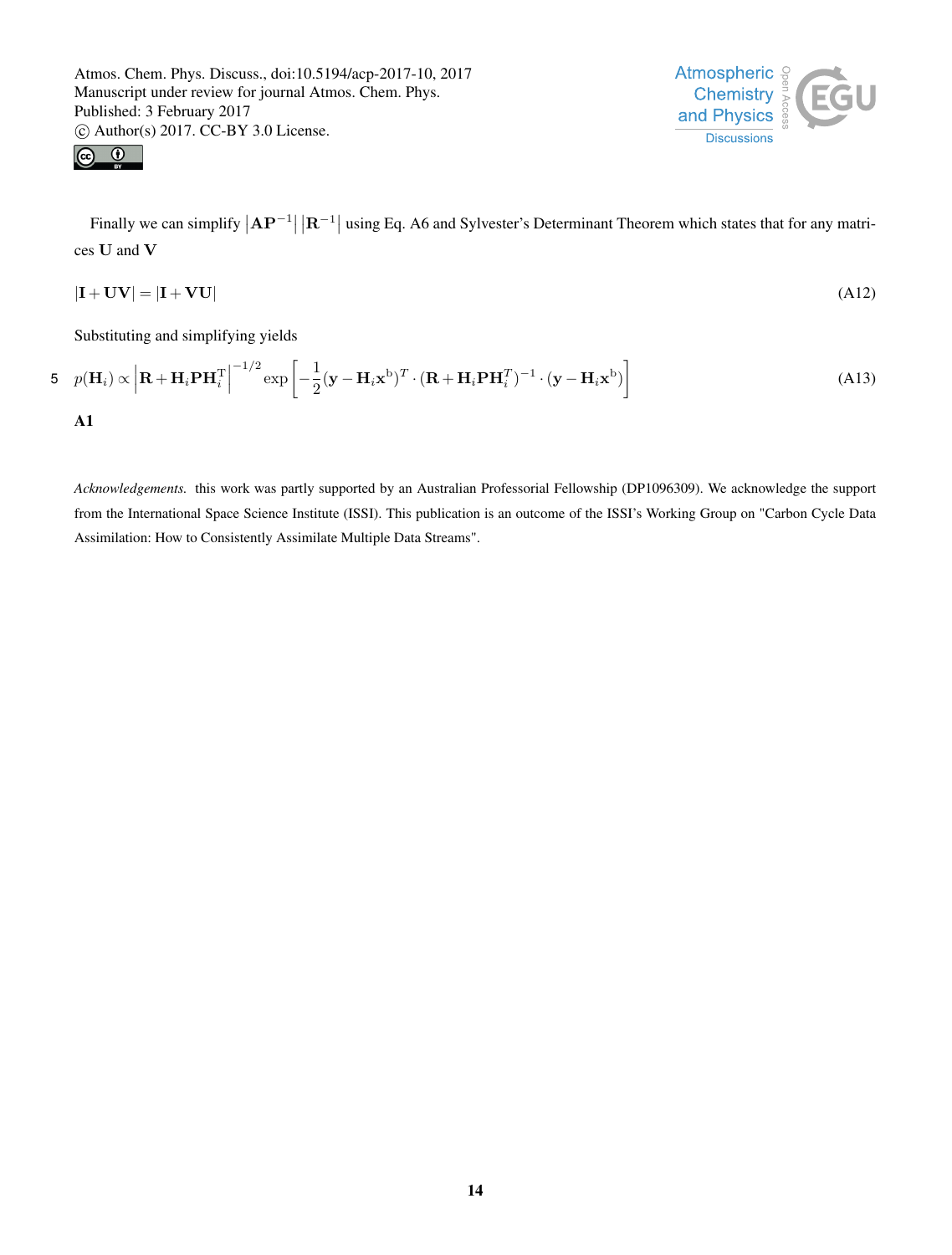



#### References

Baker, D. F., Law, R. M., Gurney, K. R., Rayner, P., Peylin, P., Denning, A. S., Bousquet, P., Bruhwiler, L., Chen, Y.-H., Ciais, P., Fung, I. Y., Heimann, M., John, J., Maki, T., Maksyutov, S., Masarie, K., Prather, M., Pak, B., Taguchi, S., and Zhu, Z.: TransCom 3 inversion intercomparison: Impact of transport model errors on the interannual variability of regional CO<sub>2</sub> fluxes, 1988–2003, Global Biogeochem.

5 Cycles, 20, GB1002, doi:10.1029/2004GB002439, 2006.

- Bodman, R. W., Rayner, P. J., and Karoly, D. J.: Uncertainty in temperature projections reduced using carbon cycle and climate observations, Nature Climate Change, doi:10.1038/NCLIMATE1903, 2013.
- Cressie, N., Calder, C. A., Clark, J. S., Hoef, J. M. V., and Wikle, C. K.: Accounting for uncertainty in ecological analysis: the strengths and limitations of hierarchical statistical modeling, Ecological Applications, 19, 553–570, doi:10.1890/07-0744.1, http://dx.doi.org/10.1890/
- 10 07-0744.1, 2009.
	- Desroziers, G., Berre, L., Chapnik, B., and Poli, P.: Diagnosis of observation, background and analysis-error statistics in observation space, Quarterly Journal of the Royal Meteorological Society, 131, 3385–3396, doi:10.1256/qj.05.108, http://dx.doi.org/10.1256/qj.05.108, 2005. Fisher, M.: Minimization algorithms for variational data assimilation, in: Proc. ECMWF Seminar on Recent Developments in Numerical
		- Methods for Atmospheric Modelling, pp. 364–385, Reading, 1998.
- 15 Friedlingstein, P., Cox, P., Betts, R., Bopp, L., von Bloh, W., Brovkin, V., Doney, S., Eby, M., Fung, I., Govindasamy, B., John, J., Jones, C., Joos, F., Kato, T., Kawamiya, M., Knorr, W., Lindsay, K., Matthews, H. D., Raddatz, T., Rayner, P., Reick, C., Roeckner, E., Schnitzler, K.-G., Schnur, R., Strassmann, K., Thompson, S., J.Weaver, A., Yoshikawa, C., and Zeng, N.: Climate -carbon cycle feedback analysis, results from the C4MIP model intercomparison, J. Clim., 19, 3737–3753, doi:10.1175/JCLI3800.1, 2006.

Griewank, A.: Evaluating Derivatives: Principles and Techniques of Automatic Differentiation, SIAM, Philadelphia, Pa., 2000.

20 Gurney, K. R., Law, R. M., Denning, A. S., Rayner, P. J., Baker, D., Bousquet, P., Bruhwiler, L., Chen, Y.-H., Ciais, P., Fan, S., Fung, I. Y., Gloor, M., Heimann, M., Higuchi, K., John, J., Maki, T., Maksyutov, S., Masarie, K., Peylin, P., Prather, M., Pak, B. C., Randerson, J., Sarmiento, J., Taguchi, S., Takahashi, T., and Yuen, C.-W.: Towards robust regional estimates of CO<sub>2</sub> sources and sinks using atmospheric transport models, Nature, 415, 626–630, 2002.

Gurney, K. R., Law, R. M., Denning, A. S., Rayner, P. J., Baker, D., Bousquet, P., Bruhwiler, L., Chen, Y.-H., Ciais, P., Fan, S., Fung, I. Y.,

- 25 Gloor, M., Heimann, M., Higuchi, K., John, J., Kowalczyk, E., Maki, T., Maksyutov, S., Peylin, P., Prather, M., Pak, B. C., Sarmiento, J., Taguchi, S., Takahashi, T., and Yuen, C.-W.: TransCom 3 CO<sub>2</sub> inversion intercomparison: 1. Annual mean control results and sensitivity to transport and prior flux information, Tellus, 55B, 555–579, doi:10.1034/j.1600-0560.2003.00049.x, 2003.
	- Gurney, K. R., Law, R. M., Denning, A. S., Rayner, P. J., Pak, B. C., Baker, D., Bousquet, P., Bruhwiler, L., Chen, Y.-H., Ciais, P., Fung, I. Y., Heimann, M., John, J., Maki, T., Maksyutov, S., Peylin, P., Prather, M., and Taguchi, S.: Transcom 3 inversion inter-
- 30 comparison: Model mean results for the estimation of seasonal carbon sources and sinks, Global Biogeochem. Cycles, 18, GB1010, doi:10.1029/2003GB002111, 2004.
	- Hoeting, J. A., Madigan, D., Raftery, A. E., and Volinsky, C. T.: Bayesian Model Averaging: A Tutorial, Statistical Science, 14, 382–401, http://www.jstor.org/stable/2676803, 1999.

Kass, R. E. and Raftery, A. E.: Bayes factors, Journal of the american statistical association, 90, 773–795, 1995.

35 Kuppel, S., Chevallier, F., and Peylin, P.: Quantifying the model structural error in carbon cycle data assimilation systems, Geoscientific Model Development, 6, 45–55, doi:10.5194/gmd-6-45-2013, http://www.geosci-model-dev.net/6/45/2013/, 2013.